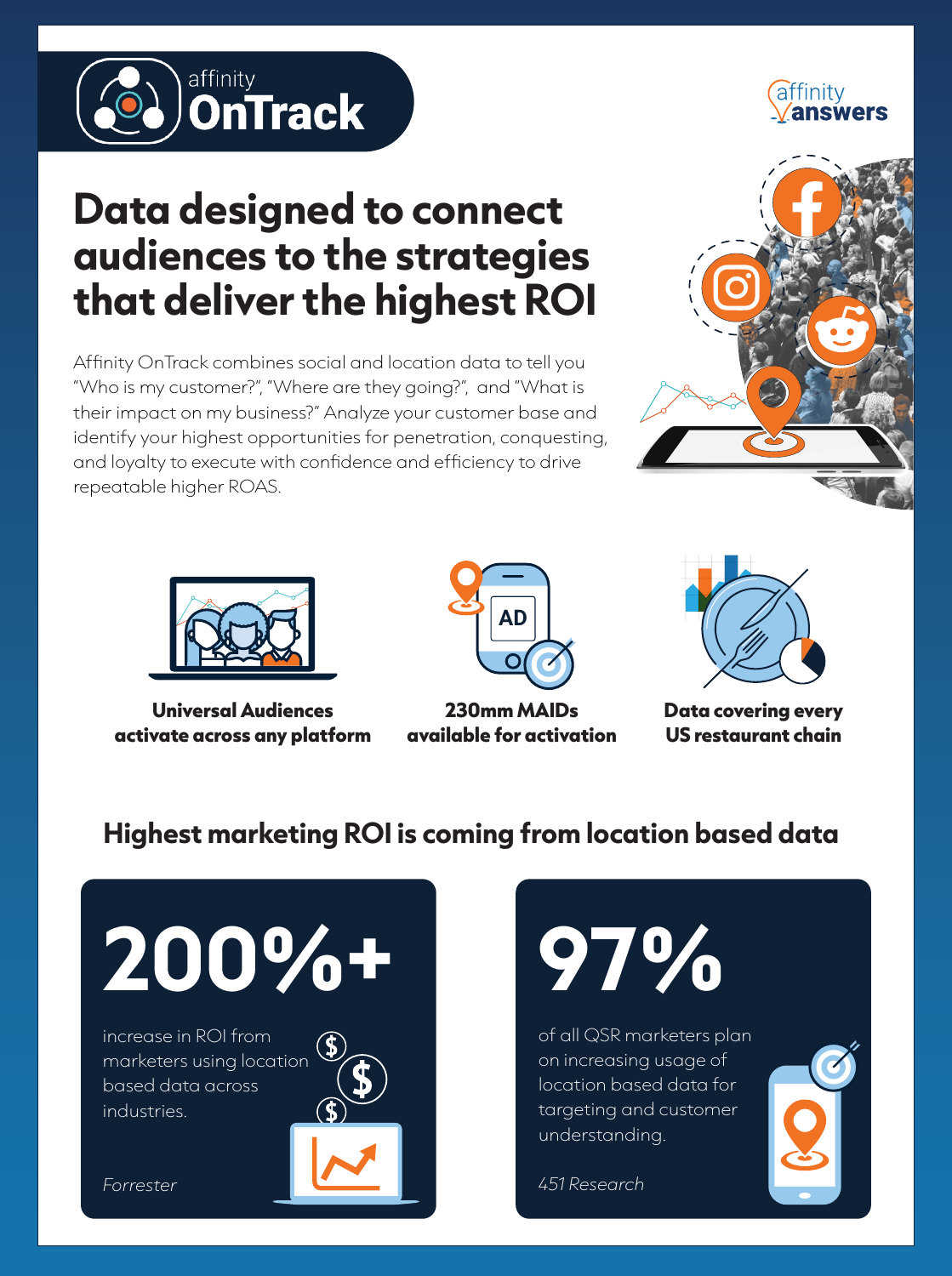Any online platform gives you the ability to target specific or broad audiences (Facebook, Google, etc.). But every platform is built differently. They use different categories, keywords, and audience definitions. So you can't be sure of frequency or reach with current or potential customers.

Affinity OnTrack delivers Universal Audiences backed by best-in-class location data so you know you are targeting the right audience, with the right strategy, regardless of platform - efficiently and effectively.

**Different Strategies Need Different Audiences**

**Penetration** - Identify category customers outside of your competitive set and give them a reason to try

**Conquest** - Identify competitive audiences and woo them over

**Loyalty** - Identify current medium and heavy customers to drive additional occasions



Optimize

while providing insights to power ad creation thru optimization.